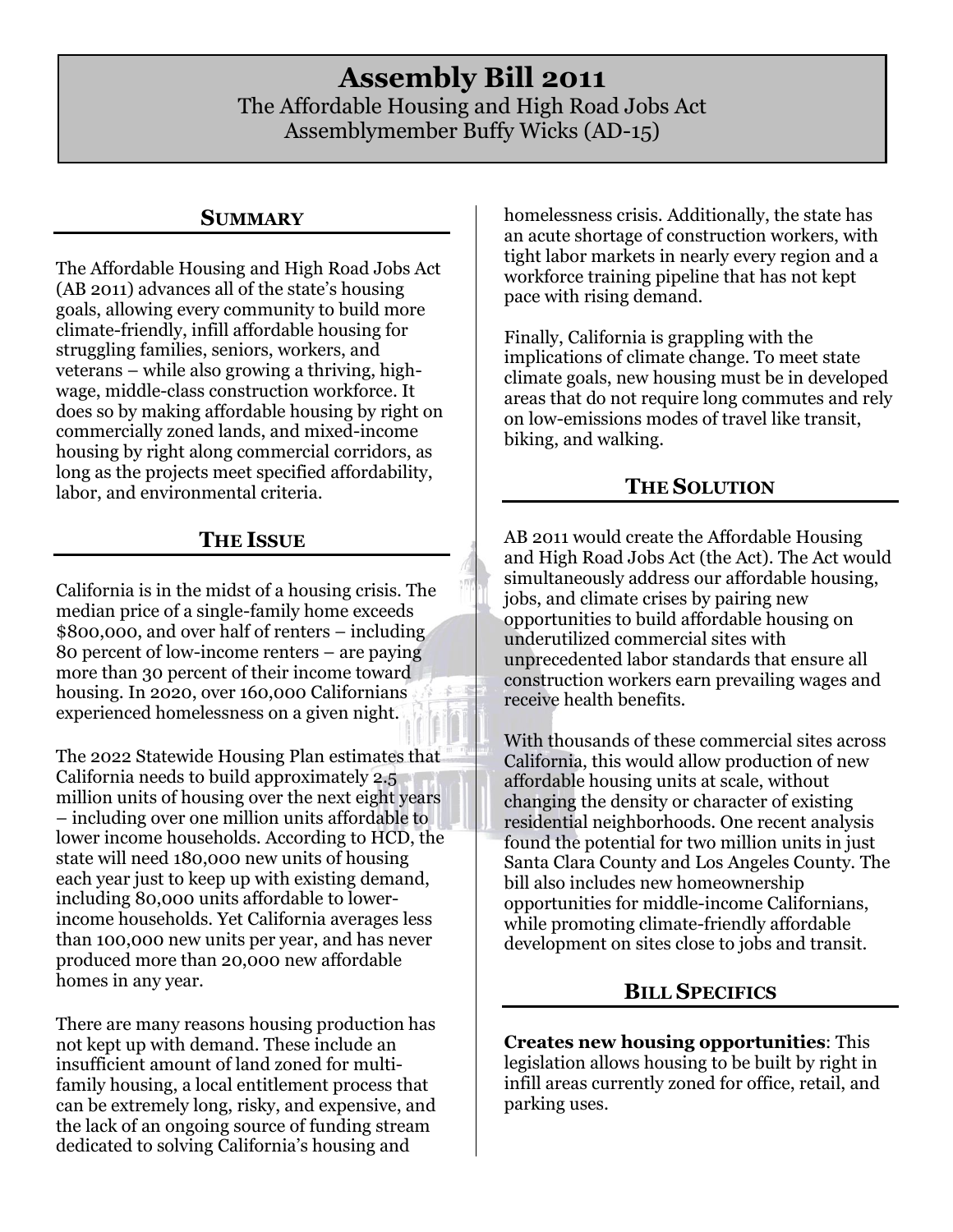- Housing that is 100% affordable to lower income households will be allowed anywhere in these areas that is not adjacent to industrial land or on environmentally sensitive land.
- Mixed-income housing will be focused along commercial corridors that are wide enough to accommodate density and new transit. At least 15 percent of the units would be required to be affordable to lower income households. For sale projects could, alternatively, provide 30 percent of their unit for moderate-income households.

**Grows the middle-class workforce:** In order to build on these new sites, the bill requires developers to meet a range of responsible wage and training standards.

- Prevailing wage is required on all projects.
- For projects of 50 or more units, health benefits for workers are required.
- All contractors must either participate in a state-approved apprenticeship program or request the dispatch of apprentices from a program. If no apprentice workers are available, the project can still move forward.
- The bill also includes new enforcement mechanisms to ensure these payroll and benefits requirements are being met.

# **SUPPORT**

CA Conference of Carpenters (Co-Sponsor) California Housing Consortium (Co-Sponsor) AARP Abundant Housing LA Affirmed Housing All Home Bay Area Council Burbank Housing Development Corporation California Apartment Association California Association of Local Housing Finance Agencies California Coalition for Rural Housing California Community Builders California Housing Partnership

California YIMBY Carpenter Local Union 1599 Carpenters Local 22 Carpenters Local 46 Carpenters Local 152 Carpenters Local 180 Carpenters Local 405 Carpenters Local 505 Carpenters Local 562 Carpenters Local 605 Carpenters Local 619 Carpenters Local 661 Carpenters Local 701 Carpenters Local 713 Carpenters Local 714 Carpenters Local 721 Carpenters Local 805 Carpenters Local 909 Carpenters Local 951 Carpenters Local 1109 Carpenters Local 1789 Carpenters Local 2236 Carpenters Women's Auxiliary 001 Carpenters Women's Auxiliary 007 Carpenters Women's Auxiliary 001 Carpenters Women's Auxiliary 66 Carpenters Women's Auxiliary 91 Carpenters Women's Auxiliary 417 Carpenters Women's Auxiliary 710 Carpenters Women's Auxiliary 1904 City of San Mateo CivicWell Construction Employers' Association Council of Infill Builders Destination: Home Drywall Lathers Local 9109 Drywall Local Union 9144 East Bay Asian Local Development Corporation Fieldstead and Company Generation Housing Greenbelt Alliance Housing Action Coalition Housing California Lathers Local 68 Making Housing and Community Happen Mercy Housing MidPen Housing Corporation Millwrights Local 102 Modular Installers Association Non Profit Housing Association of Northern California